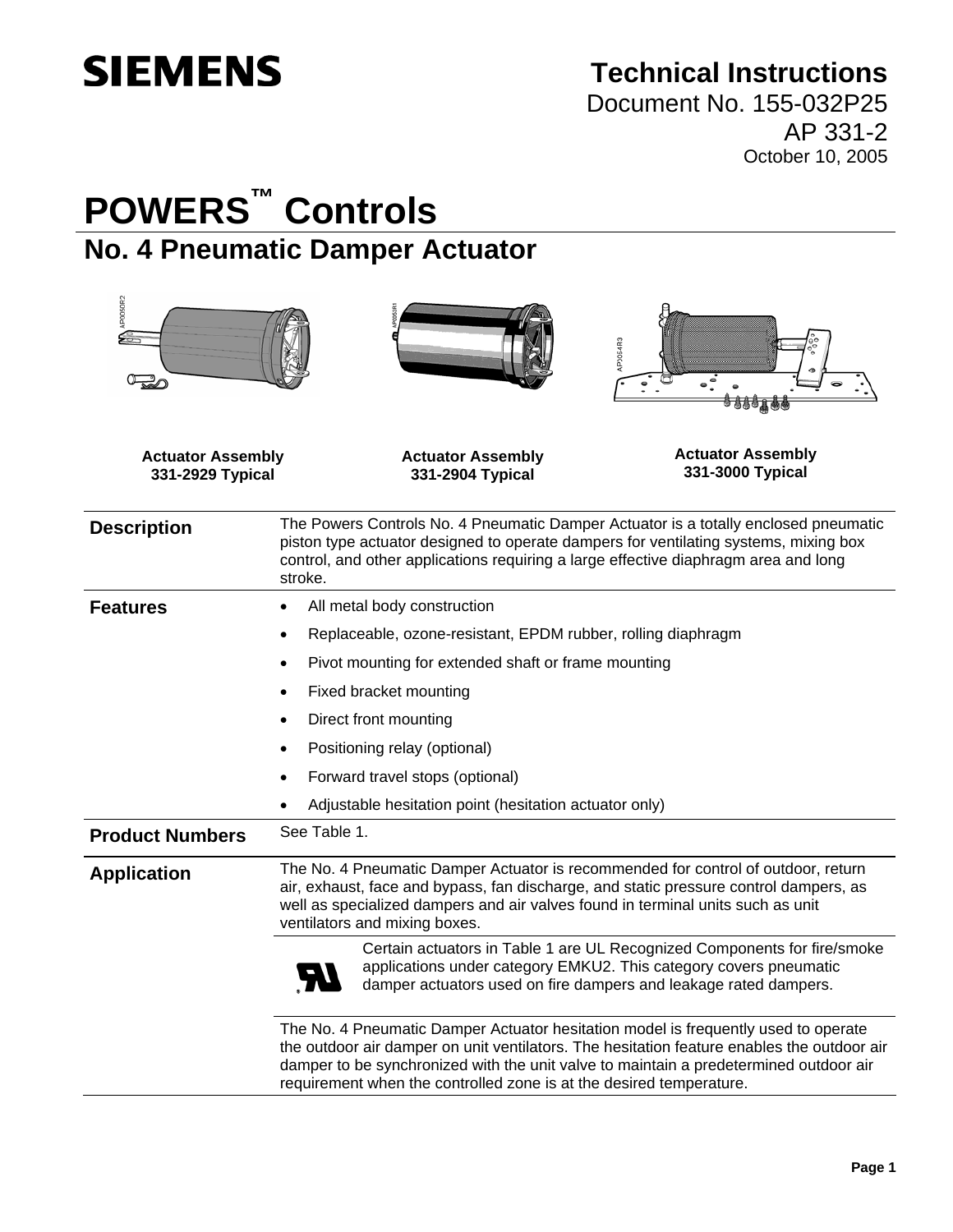## **Warning/Caution Notations**

| WARNING:        | Personal injury, or loss of life may occur if you do not<br>follow a procedure as specified.  |
|-----------------|-----------------------------------------------------------------------------------------------|
| <b>CAUTION:</b> | Equipment damage, or loss of data may occur if you do<br>not follow a procedure as specified. |

#### **Table 1. Product Numbers for No. 4 Pneumatic Damper Actuator.**

|                                                                                                |                                         | <b>Product Numbers</b>      |                           |                         |                         |                                                                |
|------------------------------------------------------------------------------------------------|-----------------------------------------|-----------------------------|---------------------------|-------------------------|-------------------------|----------------------------------------------------------------|
|                                                                                                |                                         | <b>Nominal Spring Range</b> |                           |                         |                         |                                                                |
| <b>Description</b>                                                                             | <b>Mounting Style</b>                   | $3-7$ psi<br>(21-48 kPa)    | $3-13$ psi<br>(21-90 kPa) | 5-10 psi<br>(35-69 kPa) | 8-13 psi<br>(55-90 kPa) | 2-3, 8-13 psi<br>(14-21, 55-90 kPa)<br><b>Hesitation Model</b> |
| Actuator, mounting screws<br>(non-pivot)                                                       | Front                                   | 331-2910                    |                           | 331-2917                | 331-2963                |                                                                |
| Actuator, bracket<br>(non-pivot) 3-inch stroke<br>for unit ventilator                          | Fixed                                   | 331-2911                    |                           | 331-2934                | 331-2966                | 331-2927                                                       |
| Actuator, bracket<br>(non-pivot) 2-3/8 inch<br>stroke for unit ventilator                      | Fixed                                   |                             |                           |                         |                         | 331-2974                                                       |
| Actuator, mounting plate,<br>ball joint connector                                              | Fixed                                   | 331-3015                    | 331-3018                  | 331-3016                | 331-3017                | 331-3019                                                       |
| Actuator, mounting plate,<br>ball joint connector with<br>positioning relay                    | Fixed                                   |                             |                           |                         | 332-3017                |                                                                |
| Actuator, integral pivot                                                                       | Pivot                                   | 331-29041                   | 331-2905 <sup>1</sup>     | 331-29061               | 331-29611               | 331-2909 <sup>1</sup>                                          |
| Actuator, integral pivot,<br>clevis and clevis pin for<br>use with frame mounting<br>accessory | Pivot                                   | 331-2929                    | 331-2930                  | 331-2931                | 331-2968                |                                                                |
| Actuator, integral pivot with<br>pivot post <sup>2</sup>                                       | Universal Kit                           | 331-3000                    | 331-3001                  | 331-3002                | 331-29731               | 331-3004                                                       |
| Actuator, integral pivot with<br>pivot post and positioning<br>relay <sup>2</sup>              | Universal Kit with<br>Positioning Relay |                             |                           |                         | 332-2973                |                                                                |

**<sup>1</sup>** UL Recognized Components for Fire/Smoke Applications.

**<sup>2</sup>** Mounted on plate for extended shaft with clevis and crank for 3/8-inch (10-mm), 7/16-inch (11-mm), or 1/2-inch (13-mm) diameter shaft. Parts for frame mounting (blade drive) included with kit.

**NOTE:** When the actuator is ordered with universal mounting, the mounting plate, pivot post and hardware, clevis, damper crank, and all screws/nuts are included. Order other frame mounting accessories as required, if not supplied by damper manufacturer.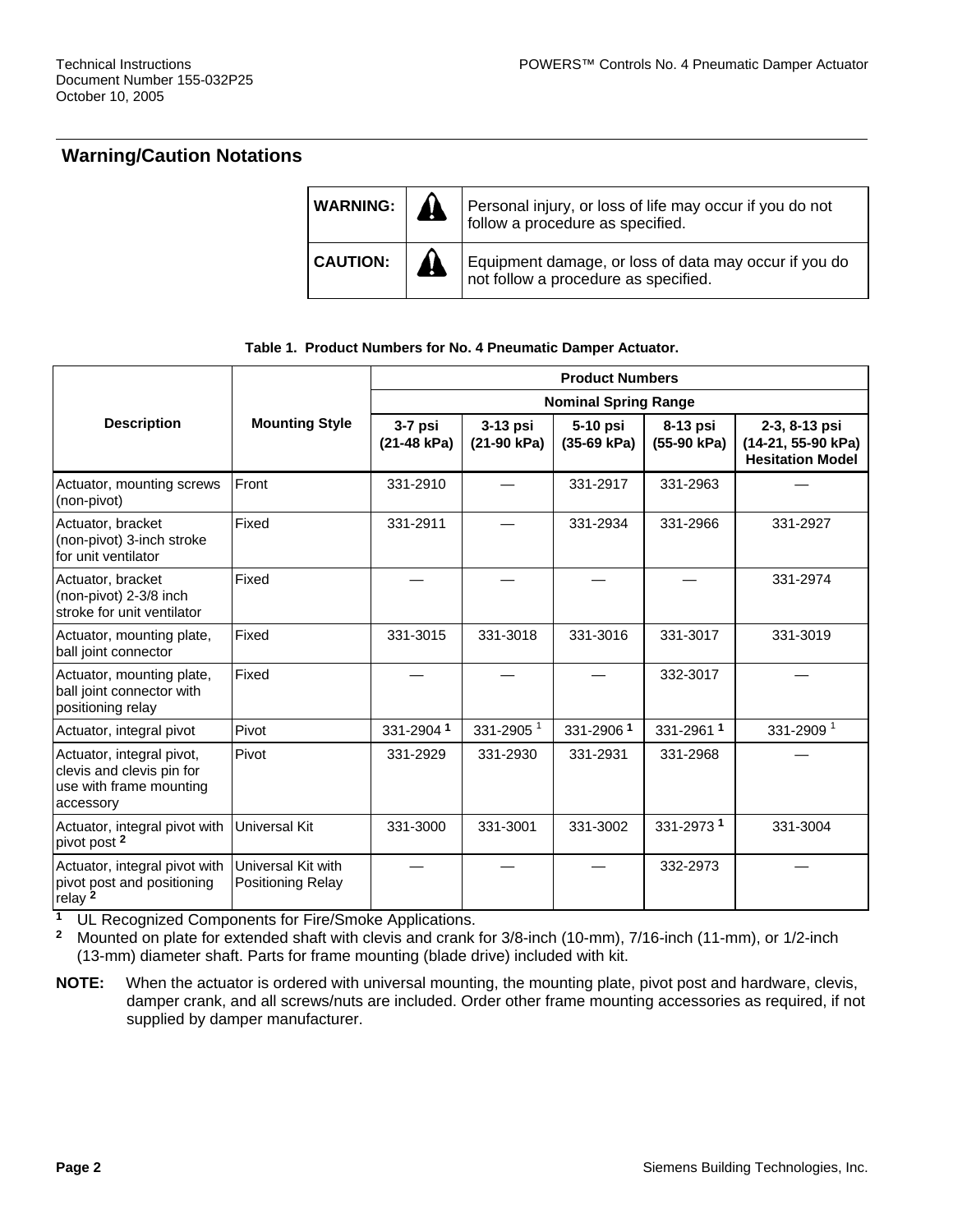| Specifications | Effective diaphragm area                                            | 11 inches <sup>2</sup> (71 cm <sup>2</sup> )               |
|----------------|---------------------------------------------------------------------|------------------------------------------------------------|
|                | <b>Stroke</b>                                                       | 4 inches (102 mm)                                          |
|                | Stroke (Hesitation model)                                           | 3 inches (76 mm)                                           |
|                | <b>Stem</b>                                                         | Stainless steel                                            |
|                | Housing                                                             | Steel with cathodic epoxy electrocoat                      |
|                | Diaphragm                                                           | Ozone-resistant, EPDM rubber                               |
|                | <b>Bearing</b>                                                      | Oilite® sintered bronze bushing in<br>aluminum die casting |
|                | Maximum air pressure                                                | 30 psig (210 kPa)                                          |
|                | Nominal spring ranges                                               | 3 to 7 psi (21 to 50 kPa)                                  |
|                |                                                                     | 3 to 13 psi (21 to 90 kPa)                                 |
|                |                                                                     | 5 to 10 psi (35 to 70 kPa)                                 |
|                |                                                                     | 8 to 13 psi (55 to 90 kPa)                                 |
|                | Nominal spring range (Hesitation model)                             | 2 to 3; 8 to 13 psi                                        |
|                |                                                                     | (14 to 21; 55 to 90 kPa)                                   |
|                | Ambient temperature range                                           |                                                            |
|                | Operating                                                           | -20°F to 200°F (-29°C to 93°C)                             |
|                | Storage                                                             | -20°F to 200°F (-29°C to 93°C)                             |
|                | Air connection elbow barb fitting for<br>1/4-inch OD plastic tubing | Installed in 1/8-inch NPT opening                          |
|                | Type of mounting                                                    | Front, bracket, pivot                                      |
|                | Thrust and torque rating                                            | See Table 2                                                |
|                | <b>Dimensions</b>                                                   | See Figure 14                                              |
|                | Agency Approvals                                                    | Complies with UL555 and UL555S                             |
|                |                                                                     |                                                            |

| Table 2. Thrust and Torque Rating. |  |  |  |  |
|------------------------------------|--|--|--|--|
|------------------------------------|--|--|--|--|

|                                                                | <b>Maximum Thrust Ib (N)</b> |                                             |           |                                                                    | Torque Rating* Ib-in (Nm) |                                            |                                 |                     |
|----------------------------------------------------------------|------------------------------|---------------------------------------------|-----------|--------------------------------------------------------------------|---------------------------|--------------------------------------------|---------------------------------|---------------------|
| <b>Nominal</b><br><b>Spring</b>                                | <b>Full Stroke Forward</b>   |                                             |           | <b>Spring Return</b><br>Gradual<br>(No stroke)<br><b>Operation</b> |                           | 2-position Operation or<br>with Positioner |                                 |                     |
| Range                                                          | 15 psi                       | 18 psi<br>(103 kPa)   (124 kPa)   (172 kPa) | 25 psi    | 0 psig (0 kPa)                                                     |                           | 15 psi                                     | 18 psi<br>(103 kPa)   (124 kPa) | 25 psi<br>(172 kPa) |
| 3-7 psi<br>$(21-50 kPa)$                                       | 88 (391)                     | 121 (538)                                   | 198 (881) | 33 (147)                                                           | 30(3.4)                   | 46 (5.2)                                   | 46 (5.2)                        | 46(5.2)             |
| 3-13 psi<br>$(21-90 kPa)$                                      | 22 (98)                      | 55 (245)                                    | 132 (587) | 33 (147)                                                           | 30(3.4)                   | 30(3.4)                                    | 46 (5.2)                        | 46 (5.2)            |
| 5-10 psi<br>(35-70 kPa)                                        | 55 (245)                     | 88 (391)                                    | 165 (734) | 55 (245)                                                           | 30(3.4)                   | 77(8.7)                                    | 77(8.7)                         | 77 (8.7)            |
| 8-13 psi<br>(55-90 kPa)                                        | 22 (98)                      | 55 (245)                                    | 132 (587) | 88 (391)                                                           | 30(3.4)                   | 123(14)                                    | 123(14)                         | 123(14)             |
| 2-3, 8-13 psi<br>(14-21, 55-90 kPa)<br><b>Hesitation model</b> | 22 (98)                      | 55 (245)                                    | 132 (587) | 22 (98)                                                            | 23(2.6)                   |                                            |                                 |                     |

\* With maximum hysteresis of 2.5 psi (17.2 kPa) @ 90° rotation.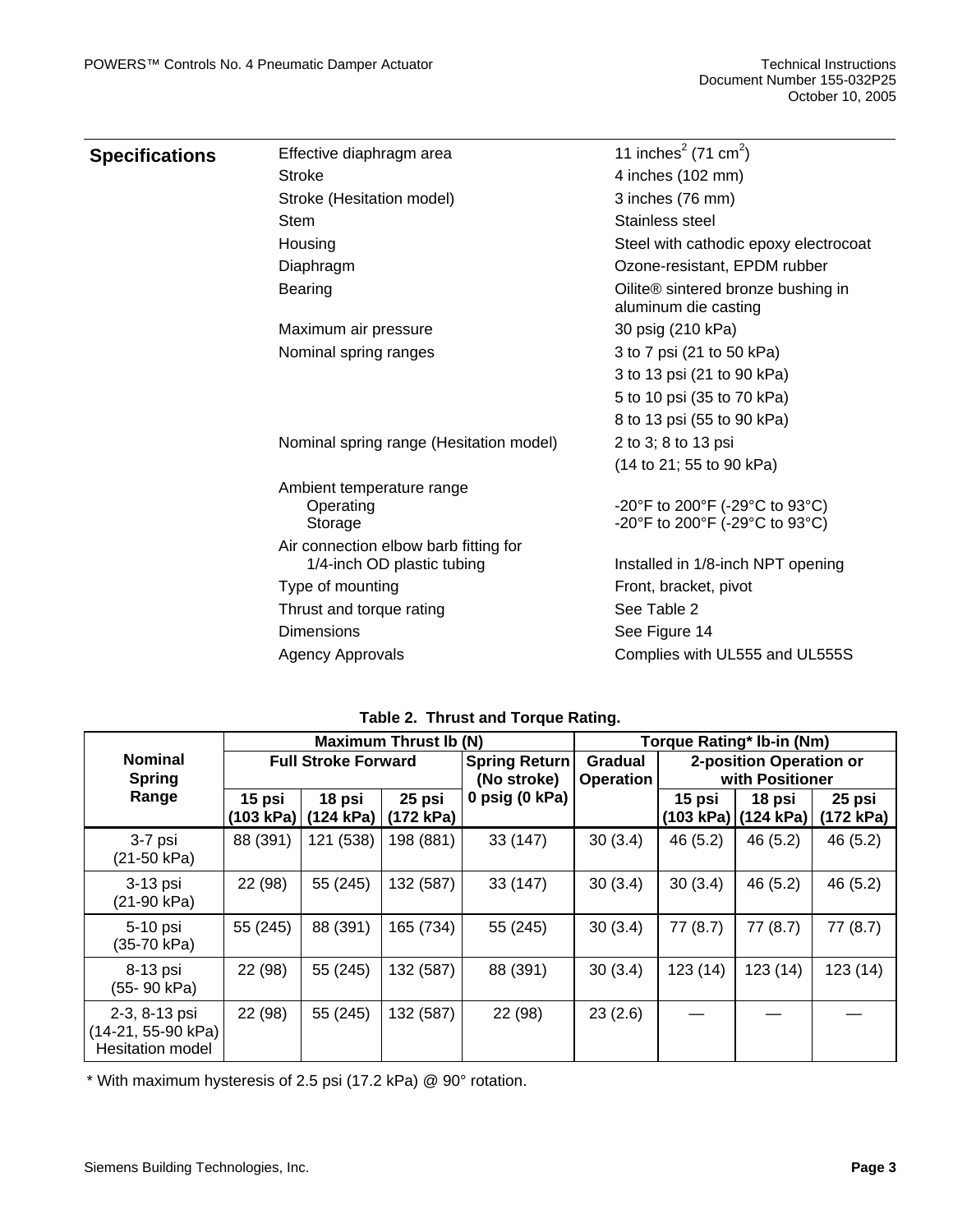| Linkage kits:                                                 |                                                                                                                                                                                                                                                                                                                                                                                                                                                                                                                                                                                                                                                                                                                                                                                                                                                                                                                                                                                                                                                                                        |
|---------------------------------------------------------------|----------------------------------------------------------------------------------------------------------------------------------------------------------------------------------------------------------------------------------------------------------------------------------------------------------------------------------------------------------------------------------------------------------------------------------------------------------------------------------------------------------------------------------------------------------------------------------------------------------------------------------------------------------------------------------------------------------------------------------------------------------------------------------------------------------------------------------------------------------------------------------------------------------------------------------------------------------------------------------------------------------------------------------------------------------------------------------------|
| Crank and link (Figure 9)                                     | 331-958                                                                                                                                                                                                                                                                                                                                                                                                                                                                                                                                                                                                                                                                                                                                                                                                                                                                                                                                                                                                                                                                                |
|                                                               | 331-947                                                                                                                                                                                                                                                                                                                                                                                                                                                                                                                                                                                                                                                                                                                                                                                                                                                                                                                                                                                                                                                                                |
|                                                               | 331-954                                                                                                                                                                                                                                                                                                                                                                                                                                                                                                                                                                                                                                                                                                                                                                                                                                                                                                                                                                                                                                                                                |
|                                                               |                                                                                                                                                                                                                                                                                                                                                                                                                                                                                                                                                                                                                                                                                                                                                                                                                                                                                                                                                                                                                                                                                        |
|                                                               | 333-182                                                                                                                                                                                                                                                                                                                                                                                                                                                                                                                                                                                                                                                                                                                                                                                                                                                                                                                                                                                                                                                                                |
|                                                               | 333-183<br>333-181                                                                                                                                                                                                                                                                                                                                                                                                                                                                                                                                                                                                                                                                                                                                                                                                                                                                                                                                                                                                                                                                     |
|                                                               |                                                                                                                                                                                                                                                                                                                                                                                                                                                                                                                                                                                                                                                                                                                                                                                                                                                                                                                                                                                                                                                                                        |
|                                                               | 331-795                                                                                                                                                                                                                                                                                                                                                                                                                                                                                                                                                                                                                                                                                                                                                                                                                                                                                                                                                                                                                                                                                |
| Selectable radius (45°, 60°, or 90° rotation) for             |                                                                                                                                                                                                                                                                                                                                                                                                                                                                                                                                                                                                                                                                                                                                                                                                                                                                                                                                                                                                                                                                                        |
| 3/8 to 1/2-inch (10 to 13 mm) diameter damper shaft           | 331-941                                                                                                                                                                                                                                                                                                                                                                                                                                                                                                                                                                                                                                                                                                                                                                                                                                                                                                                                                                                                                                                                                |
| Clevis:                                                       |                                                                                                                                                                                                                                                                                                                                                                                                                                                                                                                                                                                                                                                                                                                                                                                                                                                                                                                                                                                                                                                                                        |
|                                                               | 331-653                                                                                                                                                                                                                                                                                                                                                                                                                                                                                                                                                                                                                                                                                                                                                                                                                                                                                                                                                                                                                                                                                |
|                                                               | 333-207                                                                                                                                                                                                                                                                                                                                                                                                                                                                                                                                                                                                                                                                                                                                                                                                                                                                                                                                                                                                                                                                                |
|                                                               |                                                                                                                                                                                                                                                                                                                                                                                                                                                                                                                                                                                                                                                                                                                                                                                                                                                                                                                                                                                                                                                                                        |
|                                                               | 331-631<br>333-184                                                                                                                                                                                                                                                                                                                                                                                                                                                                                                                                                                                                                                                                                                                                                                                                                                                                                                                                                                                                                                                                     |
|                                                               | 331-632                                                                                                                                                                                                                                                                                                                                                                                                                                                                                                                                                                                                                                                                                                                                                                                                                                                                                                                                                                                                                                                                                |
|                                                               |                                                                                                                                                                                                                                                                                                                                                                                                                                                                                                                                                                                                                                                                                                                                                                                                                                                                                                                                                                                                                                                                                        |
|                                                               | 333-030                                                                                                                                                                                                                                                                                                                                                                                                                                                                                                                                                                                                                                                                                                                                                                                                                                                                                                                                                                                                                                                                                |
|                                                               | 331-434A                                                                                                                                                                                                                                                                                                                                                                                                                                                                                                                                                                                                                                                                                                                                                                                                                                                                                                                                                                                                                                                                               |
|                                                               | 331-674                                                                                                                                                                                                                                                                                                                                                                                                                                                                                                                                                                                                                                                                                                                                                                                                                                                                                                                                                                                                                                                                                |
|                                                               | 333-034                                                                                                                                                                                                                                                                                                                                                                                                                                                                                                                                                                                                                                                                                                                                                                                                                                                                                                                                                                                                                                                                                |
|                                                               |                                                                                                                                                                                                                                                                                                                                                                                                                                                                                                                                                                                                                                                                                                                                                                                                                                                                                                                                                                                                                                                                                        |
| 12 inches (30 cm) long                                        | 338-041                                                                                                                                                                                                                                                                                                                                                                                                                                                                                                                                                                                                                                                                                                                                                                                                                                                                                                                                                                                                                                                                                |
| 15 inches (38 cm) long                                        | 338-042                                                                                                                                                                                                                                                                                                                                                                                                                                                                                                                                                                                                                                                                                                                                                                                                                                                                                                                                                                                                                                                                                |
| 18 inches (46 cm) long                                        | 338-043                                                                                                                                                                                                                                                                                                                                                                                                                                                                                                                                                                                                                                                                                                                                                                                                                                                                                                                                                                                                                                                                                |
| 24 inches (61 cm) long                                        | 338-044                                                                                                                                                                                                                                                                                                                                                                                                                                                                                                                                                                                                                                                                                                                                                                                                                                                                                                                                                                                                                                                                                |
| 36 inches (91 cm) long                                        | 338-045                                                                                                                                                                                                                                                                                                                                                                                                                                                                                                                                                                                                                                                                                                                                                                                                                                                                                                                                                                                                                                                                                |
| 48 inches (122 cm) long                                       | 338-046                                                                                                                                                                                                                                                                                                                                                                                                                                                                                                                                                                                                                                                                                                                                                                                                                                                                                                                                                                                                                                                                                |
| Spring clamp (secures 1/4-inch OD poly tubing to barb-fitting |                                                                                                                                                                                                                                                                                                                                                                                                                                                                                                                                                                                                                                                                                                                                                                                                                                                                                                                                                                                                                                                                                        |
|                                                               | 531-833                                                                                                                                                                                                                                                                                                                                                                                                                                                                                                                                                                                                                                                                                                                                                                                                                                                                                                                                                                                                                                                                                |
| Forward stroke stop kit                                       |                                                                                                                                                                                                                                                                                                                                                                                                                                                                                                                                                                                                                                                                                                                                                                                                                                                                                                                                                                                                                                                                                        |
|                                                               | 331-939                                                                                                                                                                                                                                                                                                                                                                                                                                                                                                                                                                                                                                                                                                                                                                                                                                                                                                                                                                                                                                                                                |
|                                                               | 147-2000                                                                                                                                                                                                                                                                                                                                                                                                                                                                                                                                                                                                                                                                                                                                                                                                                                                                                                                                                                                                                                                                               |
|                                                               | 147-314                                                                                                                                                                                                                                                                                                                                                                                                                                                                                                                                                                                                                                                                                                                                                                                                                                                                                                                                                                                                                                                                                |
| Universal mounting plate                                      |                                                                                                                                                                                                                                                                                                                                                                                                                                                                                                                                                                                                                                                                                                                                                                                                                                                                                                                                                                                                                                                                                        |
|                                                               | 331-623                                                                                                                                                                                                                                                                                                                                                                                                                                                                                                                                                                                                                                                                                                                                                                                                                                                                                                                                                                                                                                                                                |
|                                                               | 331-623A                                                                                                                                                                                                                                                                                                                                                                                                                                                                                                                                                                                                                                                                                                                                                                                                                                                                                                                                                                                                                                                                               |
|                                                               | 331-569                                                                                                                                                                                                                                                                                                                                                                                                                                                                                                                                                                                                                                                                                                                                                                                                                                                                                                                                                                                                                                                                                |
|                                                               | 333-176                                                                                                                                                                                                                                                                                                                                                                                                                                                                                                                                                                                                                                                                                                                                                                                                                                                                                                                                                                                                                                                                                |
|                                                               | Rod, ball joint, and crank<br>Pivot post, ball joint, and crank<br>Cranks - damper shaft:<br>5/8-inch (16 mm) diameter<br>3/4-inch (19 mm) diameter<br>1-inch (25 mm) diameter<br>Adjustable radius, 3/4 to 2-7/8 inch (20 to 73 mm) for<br>1/2-inch (13 mm) diameter damper shaft<br>Forged<br>Steel plated<br>Damper shaft extension kits:<br>1/2-inch (13 mm) $\times$ 2-1/4 inch (54 mm) long (See TB 128)<br>1/2-inch (13 mm) $\times$ 9-inch (229 mm) long<br>Damper shaft extension kit adapter, 3/8-inch (9.5 mm)<br>Actuator shaft adapter, uses 1/2-inch NPT Pipe<br>Actuator shaft extensions:<br>10-1/8-inches (257 mm) long<br>Ball joint type, 12 inches (305 mm) long<br>Damper blade rocker arm<br>Damper push rods, 5/16 inch (8 mm) diameter:<br>at higher control pressures or elevated temperatures)<br>Adjustable 2-3/8 to 4 inches (60 to 102 mm)<br>Positioning relay<br>Positioning relay mounting kit<br>3/4-inch hole in plate for damper shaft<br>1-inch hole in plate for damper shaft (use with 333-194)<br>Frame mounting lug<br>Offset mounting bracket |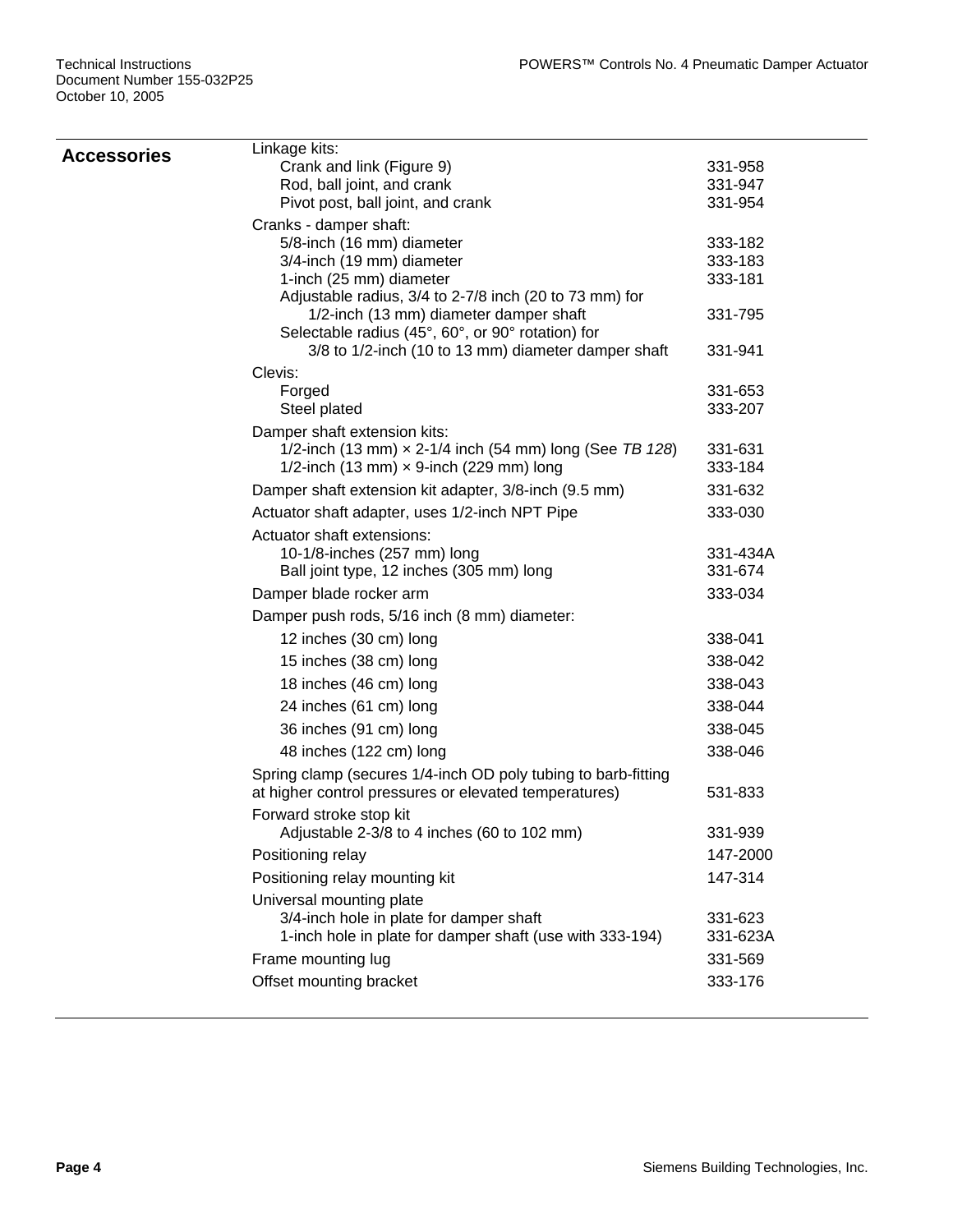| <b>Service Kit</b>                               | EPDM diaphragms (package of 5)<br>333-071                                                                                                                                                                                                                                                                                    |  |  |  |  |
|--------------------------------------------------|------------------------------------------------------------------------------------------------------------------------------------------------------------------------------------------------------------------------------------------------------------------------------------------------------------------------------|--|--|--|--|
|                                                  | <b>JAM NUT</b><br>P0143R                                                                                                                                                                                                                                                                                                     |  |  |  |  |
|                                                  | Figure 1. Actuator Jam Nut Location.                                                                                                                                                                                                                                                                                         |  |  |  |  |
|                                                  | <b>WARNING:</b>                                                                                                                                                                                                                                                                                                              |  |  |  |  |
|                                                  | Do not remove the jam nut (Figure 1). Spring is under heavy load.<br>Repair by trained personnel only.                                                                                                                                                                                                                       |  |  |  |  |
| <b>Actuator Selection</b><br>for Unit Ventilator | For specific unit ventilators, see Application Bulletins found in Section 36 of the<br>POWERS™ Controls Installed Applications Manual (144-004).                                                                                                                                                                             |  |  |  |  |
| <b>Actuator Sizing</b>                           | The quantity of actuators required depends on several torque factors. To determine the<br>quantity of actuators required for the installation:                                                                                                                                                                               |  |  |  |  |
|                                                  | Obtain damper torque ratings (ft-lb/ft <sup>2</sup> ) from the damper manufacturer.<br>1.                                                                                                                                                                                                                                    |  |  |  |  |
|                                                  | 2.<br>Determine the area of the damper.                                                                                                                                                                                                                                                                                      |  |  |  |  |
|                                                  | 3.<br>Calculate the total torque required to move the damper:                                                                                                                                                                                                                                                                |  |  |  |  |
|                                                  | Total Torque = Torque Rating x Damper Area                                                                                                                                                                                                                                                                                   |  |  |  |  |
|                                                  | Calculate the total quantity of actuators required:<br>4.                                                                                                                                                                                                                                                                    |  |  |  |  |
|                                                  | Number of $=$ Total Damper Torque Required<br>Actuators $=$ SF <sup>1</sup> x Actuator Torque (Table 2)                                                                                                                                                                                                                      |  |  |  |  |
|                                                  | Safety Factor: When calculating the number of actuators required, a safety factor<br>should be included for unaccountable variables such as slight misalignments, aging of<br>the damper, etc. A suggested safety factor is 0.80 (or 80% of the rated torque).                                                               |  |  |  |  |
|                                                  | See AB-300 Damper Actuator Sizing and Selection Application Bulletin in the HVAC<br>Systems/Controls Reference Data (125-1853) for additional sizing information. See<br>TB-181 POWERS™ Controls Maximum Thrust Ratings of Pneumatic Damper Actuators<br>Technical Bulletin (155-219P25) for additional torque requirements. |  |  |  |  |
|                                                  | 100%<br>STROKE - INCHES<br>50%<br>25%<br>AP0058R1<br>- FACTORY SETTING<br>8<br>0<br>2<br>6<br>10<br>12<br>14<br>4<br>AIR PRESSURE - PSI                                                                                                                                                                                      |  |  |  |  |

**Figure 2. Hesitation Actuator Adjustment.**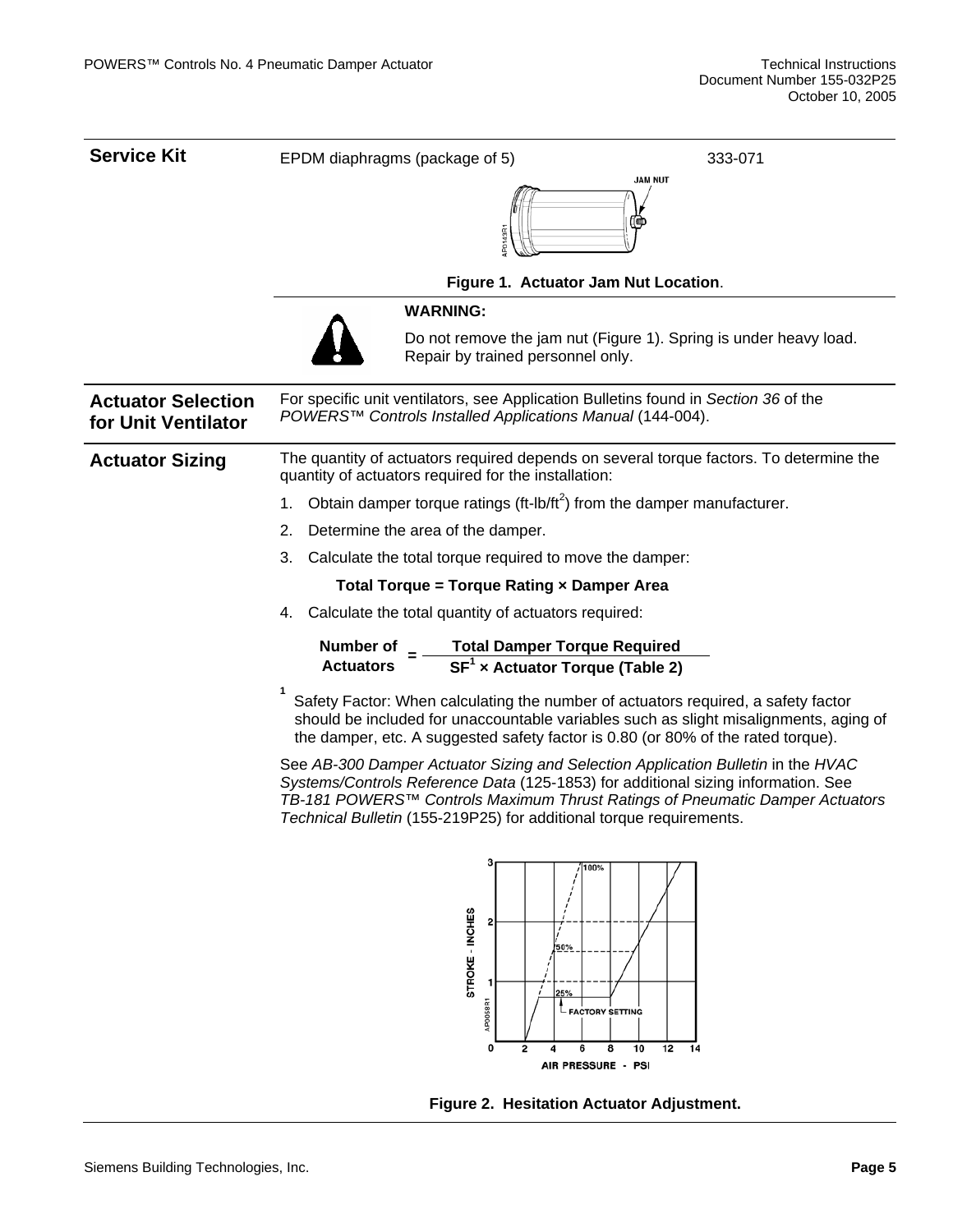| <b>Operation</b><br><b>Standard Actuator</b><br>(Figure 3) | The air tubing from a controlling instrument connects to the actuator's upper housing.<br>With no control pressure to the actuator, the compression spring forces the diaphragm<br>and actuator shaft toward the upper housing, but is limited by the jam nut on the<br>actuator shaft. As the control pressure on the diaphragm increases, the spring<br>compression is overcome and the actuator shaft gradually moves outward. Conversely,<br>as control pressure decreases, the spring returns the shaft to the position at which the<br>air pressure on the diaphragm balances the spring tension. For each value of control<br>pressure there is a corresponding position of the shaft.                                                                                                                                                                                                                                                                                                                                        |
|------------------------------------------------------------|--------------------------------------------------------------------------------------------------------------------------------------------------------------------------------------------------------------------------------------------------------------------------------------------------------------------------------------------------------------------------------------------------------------------------------------------------------------------------------------------------------------------------------------------------------------------------------------------------------------------------------------------------------------------------------------------------------------------------------------------------------------------------------------------------------------------------------------------------------------------------------------------------------------------------------------------------------------------------------------------------------------------------------------|
| <b>Hesitation Actuator</b><br>(Figure 4)                   | The branch or return pressure from the controlling instrument connects to the upper<br>housing of the actuator. With no branch pressure to the motor, the main spring forces<br>the actuator shaft toward the upper housing, but is limited by the jam nut on the actuator<br>shaft. As the branch pressure on the diaphragm increases from 0 to 2 psi (0 to 14 kPa),<br>the compressive force in the main spring prevents the actuator shaft from moving. As<br>the branch pressure increases from 2 to 3 psi (14 to 21 kPa), the force in the main<br>spring is overcome and the actuator shaft moves to its hesitation point. At the hesitation<br>point, the main spring seat is in contact with the retard spring seat. The compressive<br>force in the retard spring prevents further actuator shaft travel between 3 and 8 psi (21)<br>and 55 kPa). Above 8 psi (55 kPa), the resisting force in the retard spring is overcome<br>and the actuator shaft moves to its maximum stroke between 8 and 13 psi (55 and 90<br>kPa). |

**Table 3. Construction Components (Figures 3 and 4).** 

|   | Item   Part No. | <b>Material</b>           | <b>Description</b>            |    | Item   Part No. | <b>Material</b> | <b>Description</b>  |
|---|-----------------|---------------------------|-------------------------------|----|-----------------|-----------------|---------------------|
|   | 333-099         | Aluminum                  | Upper housing with pivot ears |    | 331-915         | Music wire      | Retainer clip       |
| 2 | 333-071         | EPDM                      | Diaphragm (Package of 5)      | 8  |                 | Stl. tubing     | Spring guide        |
| 3 |                 | <b>Steel</b>              | Lower housing                 | 9  |                 | Music wire      | Hesitation spring   |
| 4 |                 | Oil-tempered steel Spring |                               | 10 |                 | <b>Steel</b>    | Cycle adjusting rod |
| 5 |                 | Zytel                     | Bearing plate                 | 11 | 041-100         | <b>Brass</b>    | 10-32 Hex nut       |
| 6 |                 |                           | Piston cup/stem               |    |                 |                 |                     |



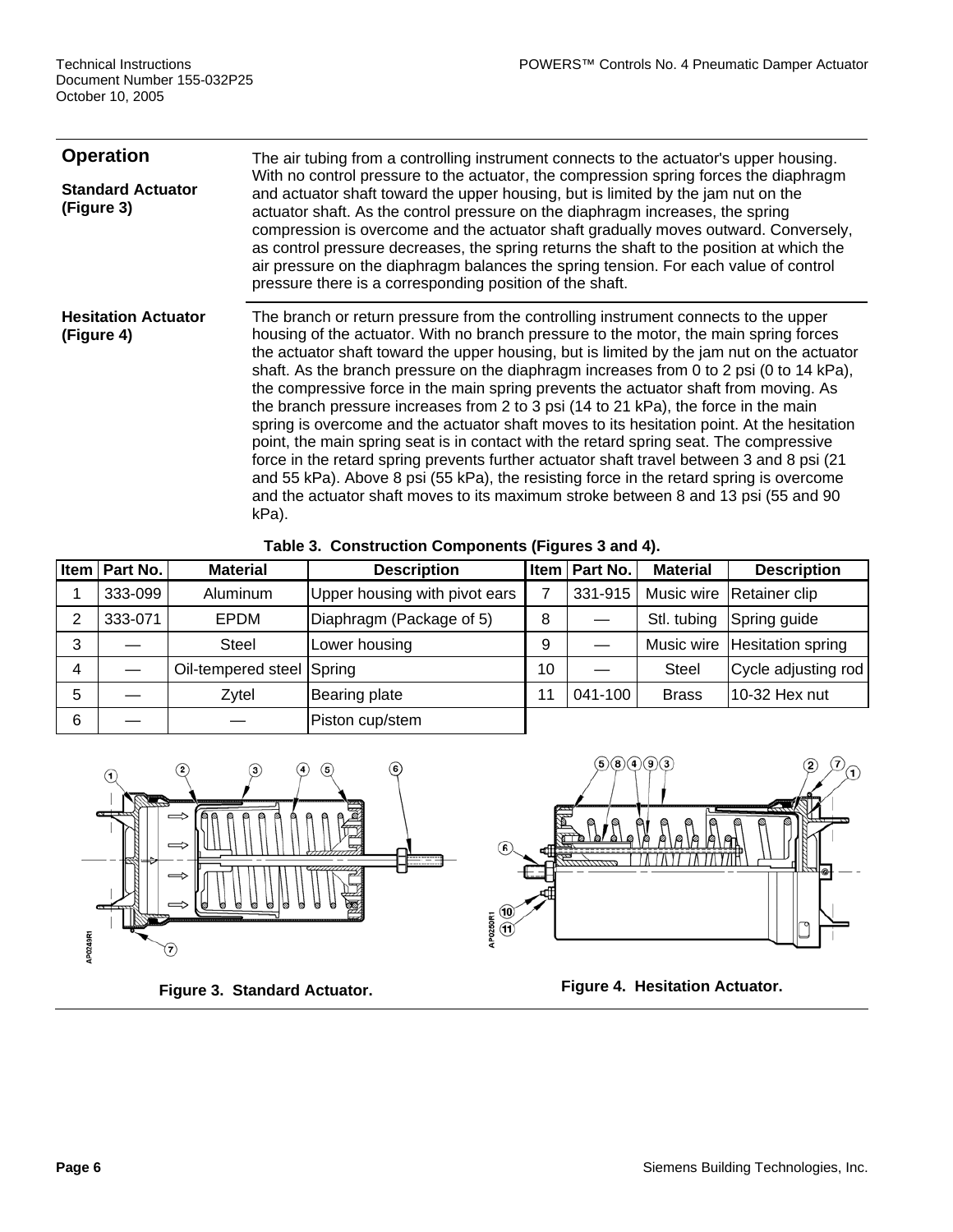| <b>Hesitation Actuator</b>                       | Example:                                                                                                                                                                                                                            |  |  |  |  |  |
|--------------------------------------------------|-------------------------------------------------------------------------------------------------------------------------------------------------------------------------------------------------------------------------------------|--|--|--|--|--|
| <b>Adjustment</b>                                | To obtain an initial hesitation point after one inch (25 mm) of shaft travel.                                                                                                                                                       |  |  |  |  |  |
|                                                  | Add air pressure to the actuator until shaft travel is one inch (25 mm).<br>1.                                                                                                                                                      |  |  |  |  |  |
|                                                  | Turn locknuts on cycle adjustment rods until they contact lower housing, then lock<br>2.<br>together (Figure 4, Items 10 and 11). For initial hesitation point settings other than<br>one inch (25 mm), follow this same procedure. |  |  |  |  |  |
|                                                  | <b>CAUTION:</b><br>Make certain cycle adjustment nuts are even to ensure smooth operation.                                                                                                                                          |  |  |  |  |  |
| <b>Extended Shaft</b><br><b>Mounting - Pivot</b> | 1. Order one of the following for extended shaft mounting. These assemblies are<br>designed for 90° damper rotation.                                                                                                                |  |  |  |  |  |
| <b>Actuator</b>                                  | Actuator: 331-3000, 331-3001, 331-3002, 331-2973, or 331-3004                                                                                                                                                                       |  |  |  |  |  |
|                                                  | <b>NOTE:</b><br>Clevis mounts in Crank Radius Hole No. 1 for 90° damper rotation.                                                                                                                                                   |  |  |  |  |  |
|                                                  |                                                                                                                                                                                                                                     |  |  |  |  |  |

2. Slip the 3/4-inch (19 mm) diameter hole in the mounting plate over the damper shaft (Figure 5).



**Dimensions in Inches (Millimeters).** 

| Table 4. Mounting Plate Hole Identification. |  |
|----------------------------------------------|--|
|----------------------------------------------|--|

| 3/4 (19) DIA.                                                                       | <b>Hole</b> | <b>Used For</b>                        |
|-------------------------------------------------------------------------------------|-------------|----------------------------------------|
| $\circ$                                                                             |             | No. 6 Actuator extended shaft mounting |
| ۰<br>۰<br>Ο<br>۰                                                                    | 2           | Not used                               |
| $-$ 5-1/2 (140)-                                                                    | 3           | No. 4 Actuator extended shaft          |
| $-8-7/16$ (214)                                                                     |             | No. 6 Actuator frame mounting NC       |
| 10-1/4<br>(260)<br>$13-1/2$ $(343)$                                                 | 4           | No. 6 Actuator frame mounting NO       |
| <b>NOT USED-</b><br>$17-1/2$ (445)                                                  | 5           | No. 4 Actuator frame mounting NC       |
| Figure 5. Actuator Mounting Plate 331-623.<br>.: :    /MA:  :\<br><b>Blue - - -</b> | 6           | No. 4 Actuator frame mounting NO       |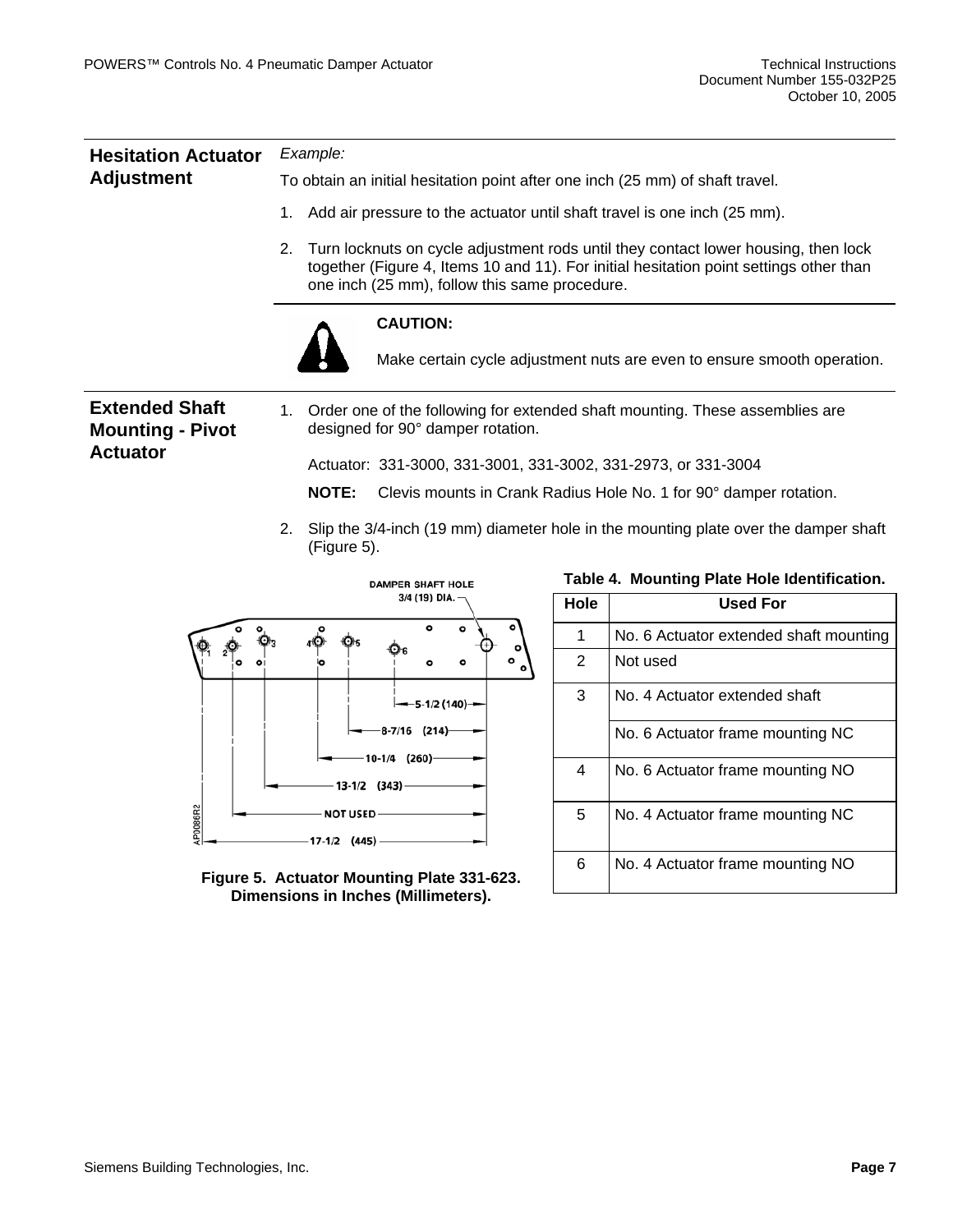### **Extended Shaft Mounting - Pivot Actuator, Continued**

3. Slip the crank over the 3/8 through 1/2-inch (10 through 13-mm) diameter damper shaft (Figure 6).

With the actuator assembly to the left of the damper shaft, an increase in actuator pressure rotates the damper blade clockwise (CW) when the crank is above the damper shaft (Figure 6), or counterclockwise (CCW) when the crank is below the damper shaft.



**Figure 6. Actuator 331-3000 (Typical).** 

With the actuator assembly to the right of the damper shaft, an increase in actuator pressure rotates the damper blade CCW when the crank is above the damper shaft, or CW when the crank is below the damper shaft.

4. Position the mounting plate and attach it to the duct with four screws.

| Item           | Part No. | <b>Description</b>      | Qty.           | <b>Material</b>          |
|----------------|----------|-------------------------|----------------|--------------------------|
| 1              | 331-565  | Pivot shaft             | 1              | <b>Steel</b>             |
| $\overline{2}$ | 047-061J | $E$ -ring               | 2              | <b>Steel</b>             |
| 3              | 146-020K | Lock washer             | 1              | <b>Steel</b>             |
| 4              | 041-162J | <b>Nut</b>              | 1              | Steel                    |
| 5              | 041-142  | <b>Nut</b>              | 1              | <b>Steel</b>             |
| 6              | 333-207  | <b>Clevis</b>           | 1              | Zinc plated steel        |
| $\overline{7}$ | 331-807  | Hitch pin               | 1              | Zinc plated steel        |
| 8              | 331-293  | Clevis pin              | 1              | Zinc plated steel        |
| 9              | 331-923  | Crank assembly          | 1              | Galvanized steel         |
| 10             | 331-623  | Actuator mounting plate | 1              | <b>Steel</b>             |
|                | 034-283  | Mounting screws         | 4              | Steel                    |
| F              | 333-034  | Rocker                  |                | Zinc plated steel        |
| F              | 331-801  | Clevis                  | 1              | Steel-reinforced plastic |
| F              | 034-123K | <b>Mounting screws</b>  | 3              | <b>Steel</b>             |
| F              | 041-230J | <b>Nut</b>              | $\overline{2}$ | <b>Steel</b>             |
| F              | 030-510J | <b>Screws</b>           | 2              | <b>Steel</b>             |

**Table 5. Actuator Accessories Shown in Figure 6.** 

"F" Parts for Frame Mounting.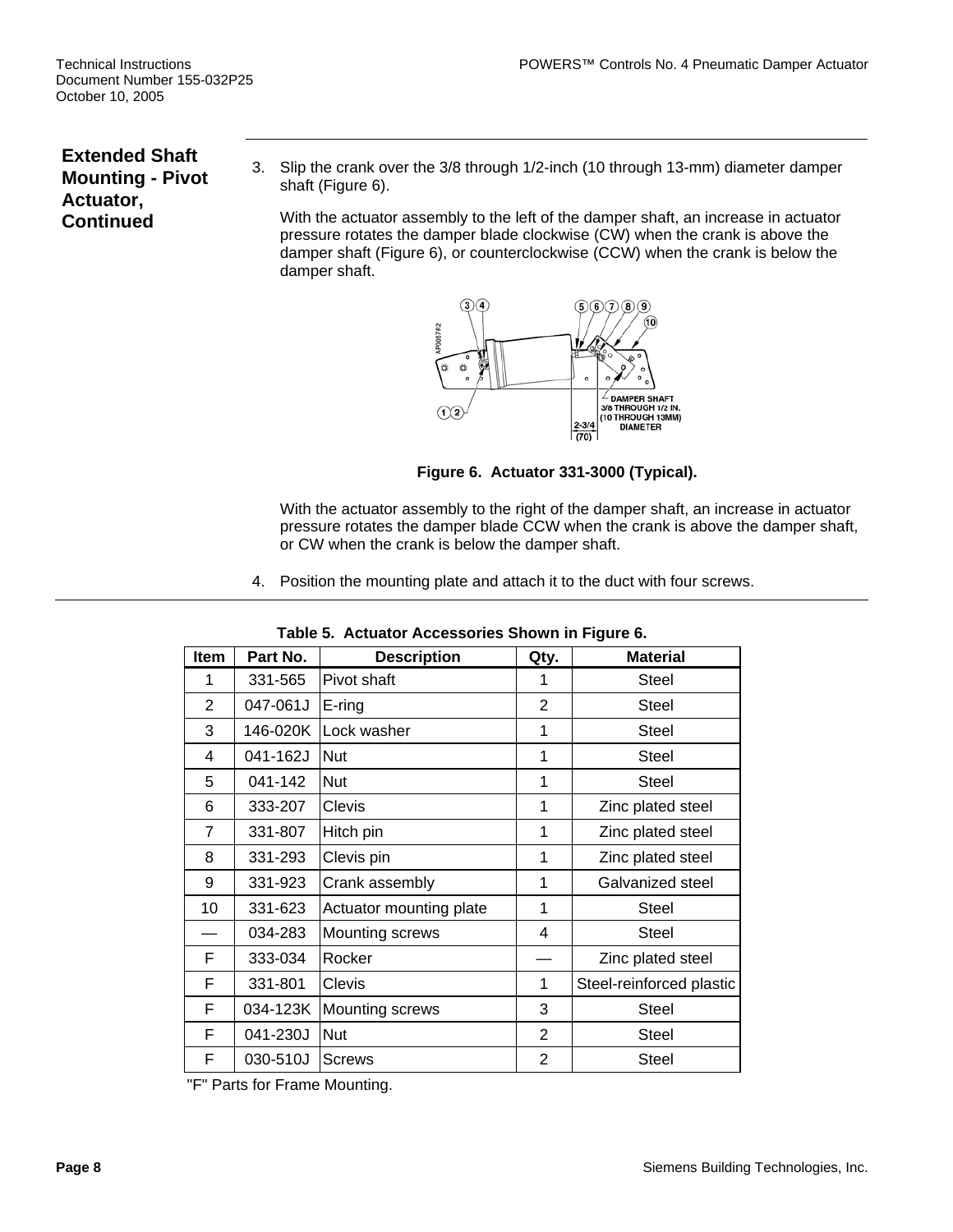| <b>Extended Shaft</b><br><b>Mounting - Fixed</b><br><b>Actuator</b> |    | Order one of the following damper actuators, the clevis, and linkage kit (Figure 8):<br>$1_{\cdot}$<br>Actuator with mounting bracket: 331-2911, 331-2966, 331-2927, or 331-2974<br>Clevis: 331-801                                                                                              |  |  |
|---------------------------------------------------------------------|----|--------------------------------------------------------------------------------------------------------------------------------------------------------------------------------------------------------------------------------------------------------------------------------------------------|--|--|
|                                                                     |    | Linkage Kit: 331-958                                                                                                                                                                                                                                                                             |  |  |
|                                                                     | 2. | Determine the application, and select appropriate "X" and "Y" dimensions from<br>Table 7. Select a rigid section of the duct, if possible, and then draw these lines on<br>the duct.                                                                                                             |  |  |
|                                                                     |    | <b>NOTE:</b><br>If the "X" dimension is 8-1/2 inches (216 mm), place the rear of the<br>actuator against the damper shaft and draw a line along the front of the<br>bracket for the "X" dimension. Measure the "Y" dimension.                                                                    |  |  |
|                                                                     | 3. | If the actuator assembly mounts to the right of the damper shaft (Figure 8):                                                                                                                                                                                                                     |  |  |
|                                                                     |    | Draw the "Y" dimension line above the damper shaft if the damper blade is to<br>$\bullet$<br>rotate CCW as actuator pressure increases.                                                                                                                                                          |  |  |
|                                                                     |    | Draw the "Y" line below the damper shaft if the damper blade is to rotate CW as<br>٠<br>actuator pressure increases.                                                                                                                                                                             |  |  |
|                                                                     |    | If the actuator assembly mounts to the <i>left</i> of the damper shaft:                                                                                                                                                                                                                          |  |  |
|                                                                     |    | Draw the "Y" dimension line above the shaft if the damper blade is to rotate CW<br>$\bullet$<br>as actuator pressure increases.                                                                                                                                                                  |  |  |
|                                                                     |    | Draw the "Y" line below the damper shaft if the damper blade is to rotate CCW<br>as actuator pressure increases.                                                                                                                                                                                 |  |  |
|                                                                     |    | <b>CAUTION:</b>                                                                                                                                                                                                                                                                                  |  |  |
|                                                                     |    | It is important to use the "X" and "Y" dimensions in Table 7 to position the<br>actuator. They were selected to ensure that the crank is approximately<br>perpendicular to the actuator shaft at half its stroke. This will prevent the<br>linkage from scissoring or locking up (see Figure 7). |  |  |
|                                                                     |    | PIVOT POST AND CRANK SHAFT                                                                                                                                                                                                                                                                       |  |  |



**Figure 7. Perpendicular Mounting.**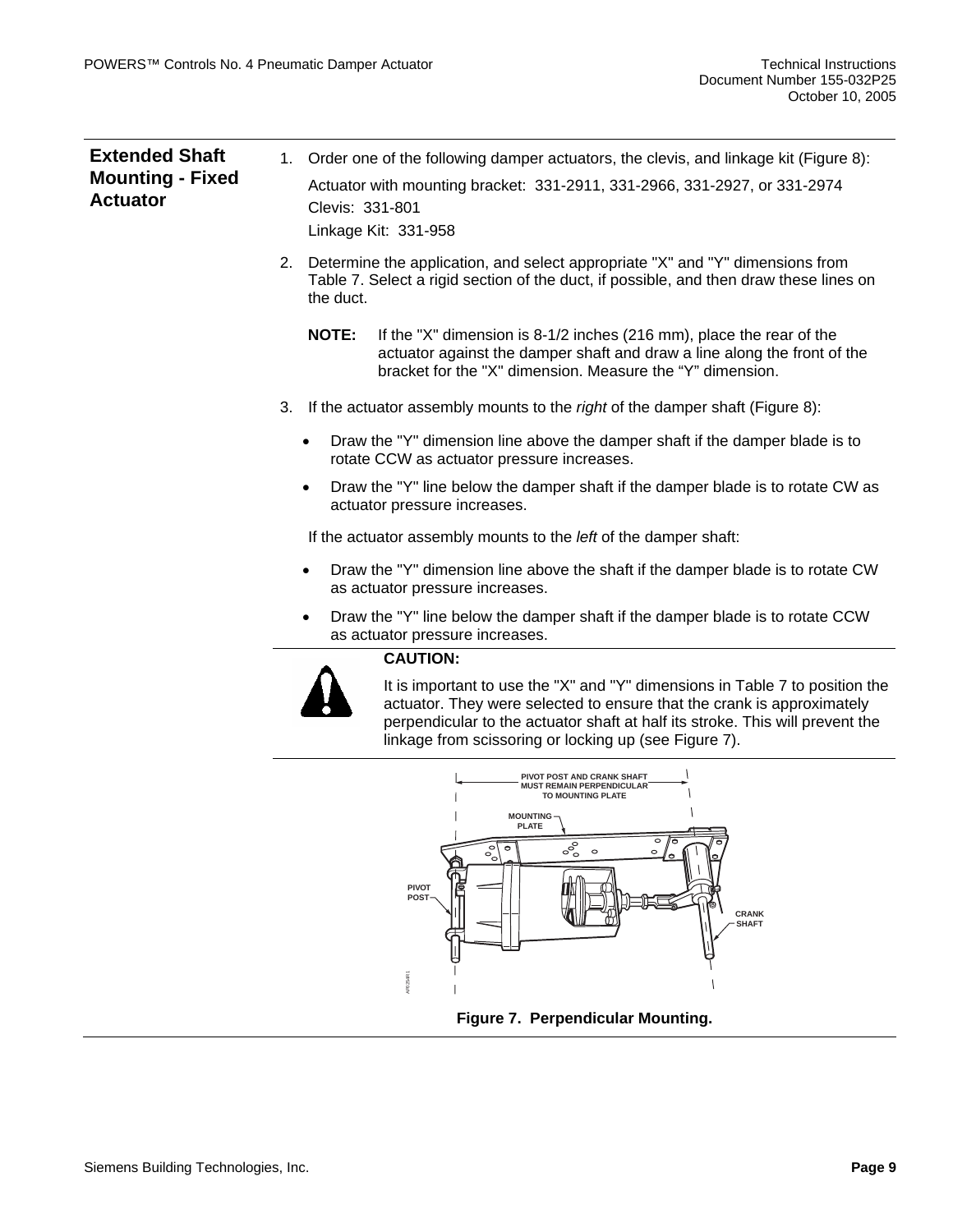### **Extended Shaft Mounting - Fixed Actuator, Continued**

- 4. Place the front of the actuator on the "X" dimension line so the actuator shaft faces the damper shaft. Place the centerline of the actuator over the "Y" dimension line (Figure 8).
- 5. Thread Clevis 331-801 onto the actuator shaft and tighten it against the lock nut. Assemble Linkage Kit 331-958 (Table 6, Items 1 through 6) to the actuator assembly per Figure 8. The linkage is assembled so the damper shaft will rotate CCW as actuator pressure increases. This is a typical normally closed damper installation.





**Table 6. Linkage Kit 331-958 Parts (Figure 8).** 

| <b>Item</b> | Part No.       | <b>Description</b>     | Qty. | <b>Material</b>      |
|-------------|----------------|------------------------|------|----------------------|
| 1           |                | 331-918 Clevis pin     | 2    | Zinc plated<br>steel |
| 2           |                | 331-930 Spring washer  | 1    |                      |
| 3           | 331-929 Washer |                        | 1    | Nylon                |
| 4           |                | 331-941 Crank assembly | 1    |                      |
| 5           |                | 331-807 Hitch pin      | 2    | Zinc plated<br>steel |
| 6           |                | 331-922 4-inch link    |      | Steel                |

**Table 7. Linkage Kit 331-958 Crank Connections (Figure 8).** 

| Crank<br>Hole | <b>Dimensions</b><br><b>Inches (Millimeters)</b> |           | <b>Application</b>    |
|---------------|--------------------------------------------------|-----------|-----------------------|
| <b>Number</b> | x                                                |           |                       |
|               | $8 - 1/2$                                        | 2         | 4-inch (102) stroke - |
|               | (216)                                            | (51)      | 90° rotation          |
| 2             | $8 - 1/2$                                        | 3         | 4-inch (102) stroke - |
|               | (216)                                            | (76)      | 70° rotation          |
| 3             | 8                                                | $1 - 1/2$ | 3-inch (76) stroke -  |
|               | (203)                                            | (38)      | 90° rotation          |
| 4             | 8                                                | $2 - 1/2$ | 3-inch (76) stroke -  |
|               | (203)                                            | (64)      | 60° rotation          |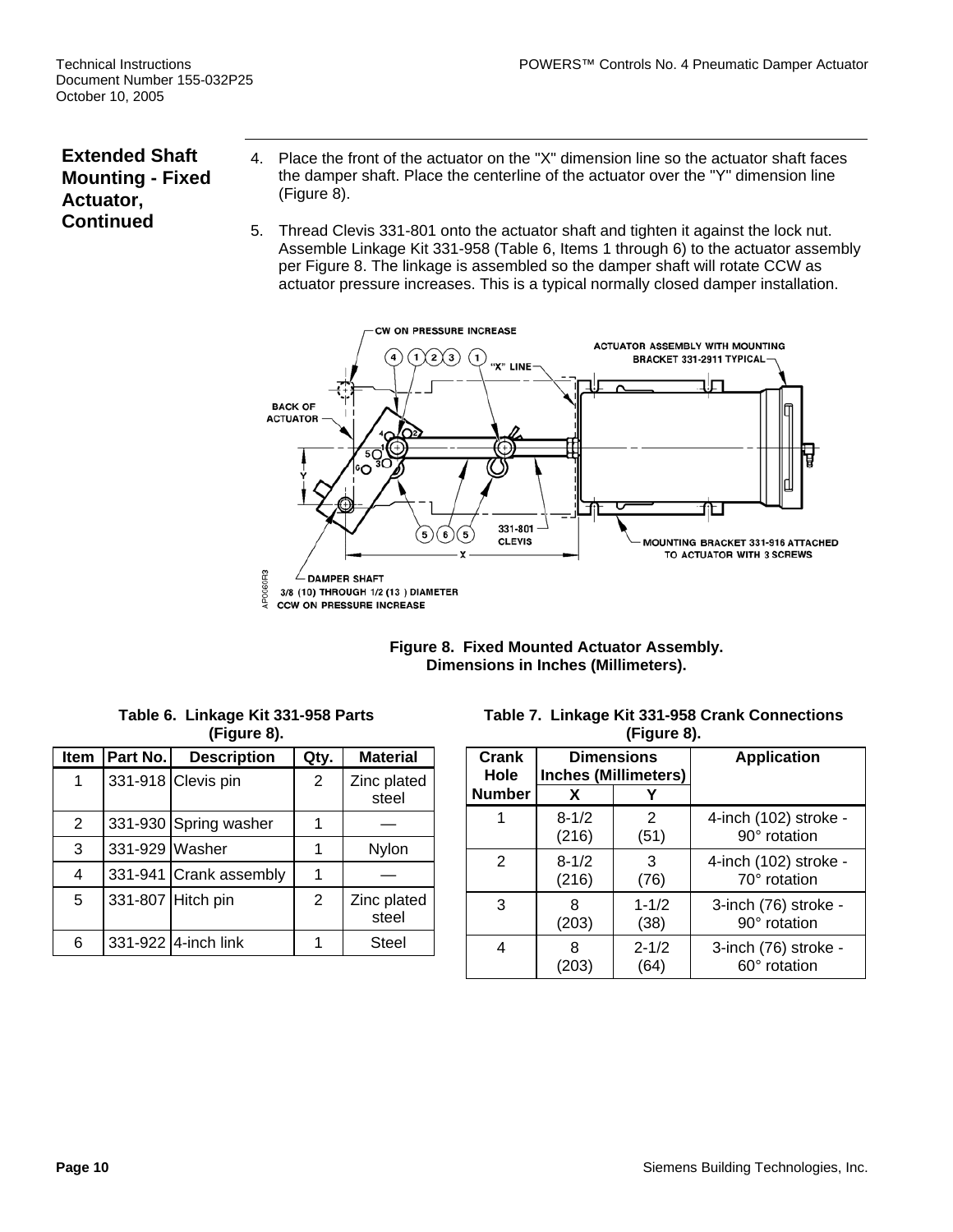| <b>Frame Mounting</b>                    |    | 1. Order one each of the following:<br>Actuator assembly: 331-3000, 331-3001, 331-3002, 331-2973, or 331-3004<br>Mounting Lug: 331-569                                                                                                                                                                                                                                            |
|------------------------------------------|----|-----------------------------------------------------------------------------------------------------------------------------------------------------------------------------------------------------------------------------------------------------------------------------------------------------------------------------------------------------------------------------------|
|                                          |    | 2. Weld the mounting lug to the damper frame (Figure 10) so that it is parallel and<br>5/16-inch (8 mm) from the inside edge of the damper frame and perpendicular to it.<br>Weld the mounting lug along both sides. The mounting lug should be as close as<br>possible to the corner of the damper frame to minimize deflection. The damper<br>manufacturer should weld the lug. |
|                                          |    | 3. If the damper frame is aluminum, light gauge sheet metal, or an unusual shape, bolt<br>a 3/16-inch (5-mm) thick, flat piece of steel to the frame. Then, weld the mounting<br>lug to the piece of steel.                                                                                                                                                                       |
|                                          |    | 4. Attach the rocker to the blade in the proper position for a normally open or normally<br>closed damper (Figure 10).                                                                                                                                                                                                                                                            |
|                                          | 5. | Attach the mounting plate to the mounting lug.                                                                                                                                                                                                                                                                                                                                    |
|                                          |    | Normally open damper: Attach the plate to the lug (Figure 12). Place the pivot<br>$\bullet$<br>post in Hole 6.                                                                                                                                                                                                                                                                    |
|                                          |    | Normally closed damper: Attach the plate to the lug (Figure 13). Place the pivot<br>$\bullet$<br>post in Hole 5.                                                                                                                                                                                                                                                                  |
|                                          | 6. | Fasten the clevis to the rocker. Discard the crank and other parts not used.                                                                                                                                                                                                                                                                                                      |
|                                          |    | 7. The actuator mounting plate has a tendency to pivot at the point where the lug is<br>welded to the damper frame when the actuator strokes. It is recommended that<br>some means be devised in the field to prevent this from happening. A threaded rod<br>attached to mounting plate and duct wall will normally work.                                                         |
| <b>Offset Mounting</b><br><b>Bracket</b> |    | This bracket is designed to offset the Universal Mounting Plate 331-623 from ductwork<br>and insulation.<br><b>NOTE:</b><br>Depending on the application, two brackets may be required to support the                                                                                                                                                                             |
|                                          |    | actuator and universal mounting plate.                                                                                                                                                                                                                                                                                                                                            |
|                                          |    | 9/16 DIA.<br>(14)<br>4 PLACES                                                                                                                                                                                                                                                                                                                                                     |
|                                          |    | $4 - 3/4$<br>9/64 DIA<br>(121)<br>(3.5)<br><b>14 PLACES</b>                                                                                                                                                                                                                                                                                                                       |
|                                          |    | 1/4 DIA.<br>(6.4)<br><b>6 PLACES</b><br>$2 - 1/2$<br>(64)<br>ల                                                                                                                                                                                                                                                                                                                    |
|                                          |    | $5 - 13/16$<br>$1 - 13/16$<br>(148)<br>(46)<br>$1 - 13/16$<br>AP0046R<br>(46)                                                                                                                                                                                                                                                                                                     |
|                                          |    | Figure 9. Offset Mounting Bracket 333-176.<br>Dimensions in Inches (Millimeters).                                                                                                                                                                                                                                                                                                 |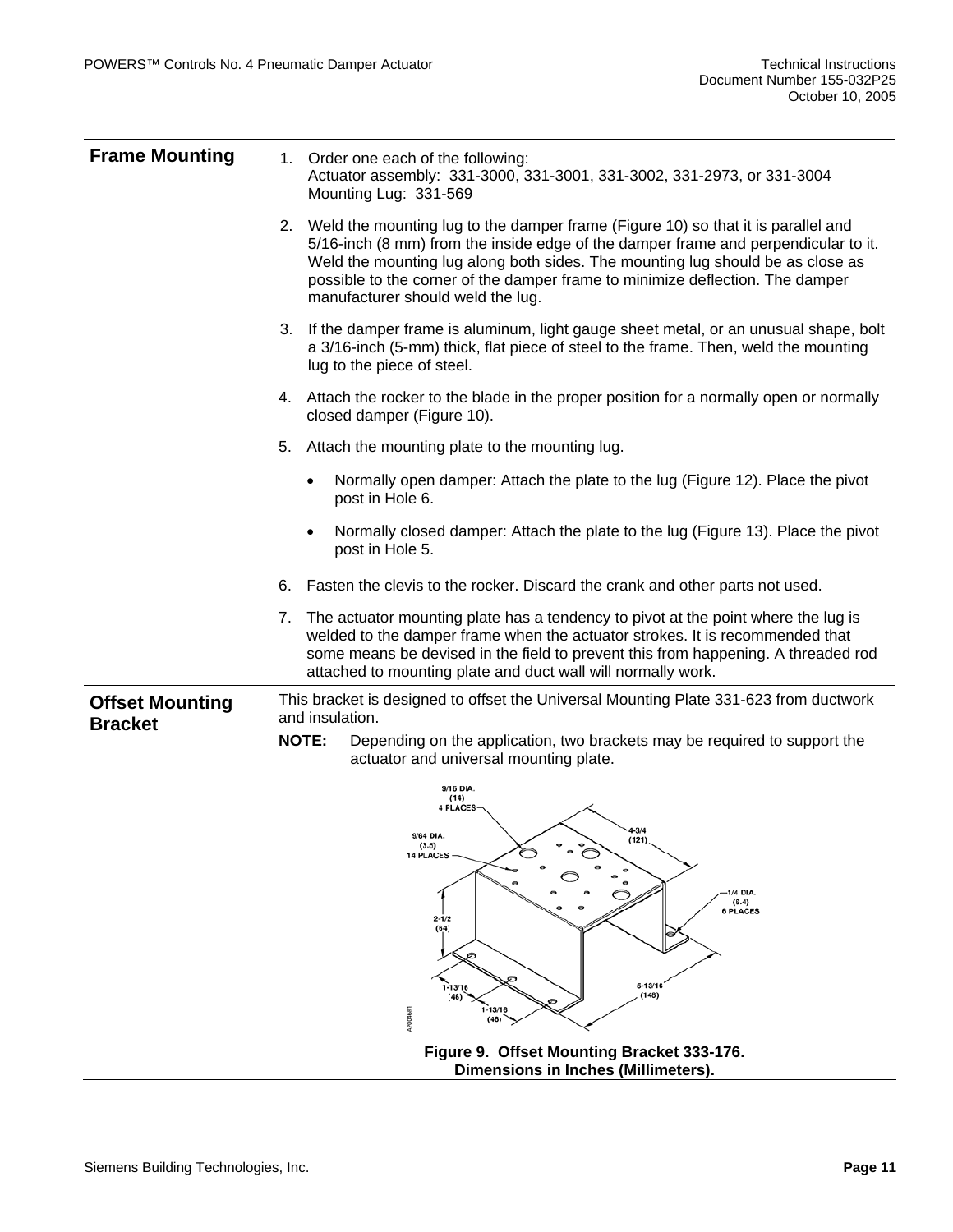Document Number 155-032P25 October 10, 2005

#### **Dimensions**



IMPORTANT: Damper frame channel iron should be 3/16 (5mm) thick for rigidity.

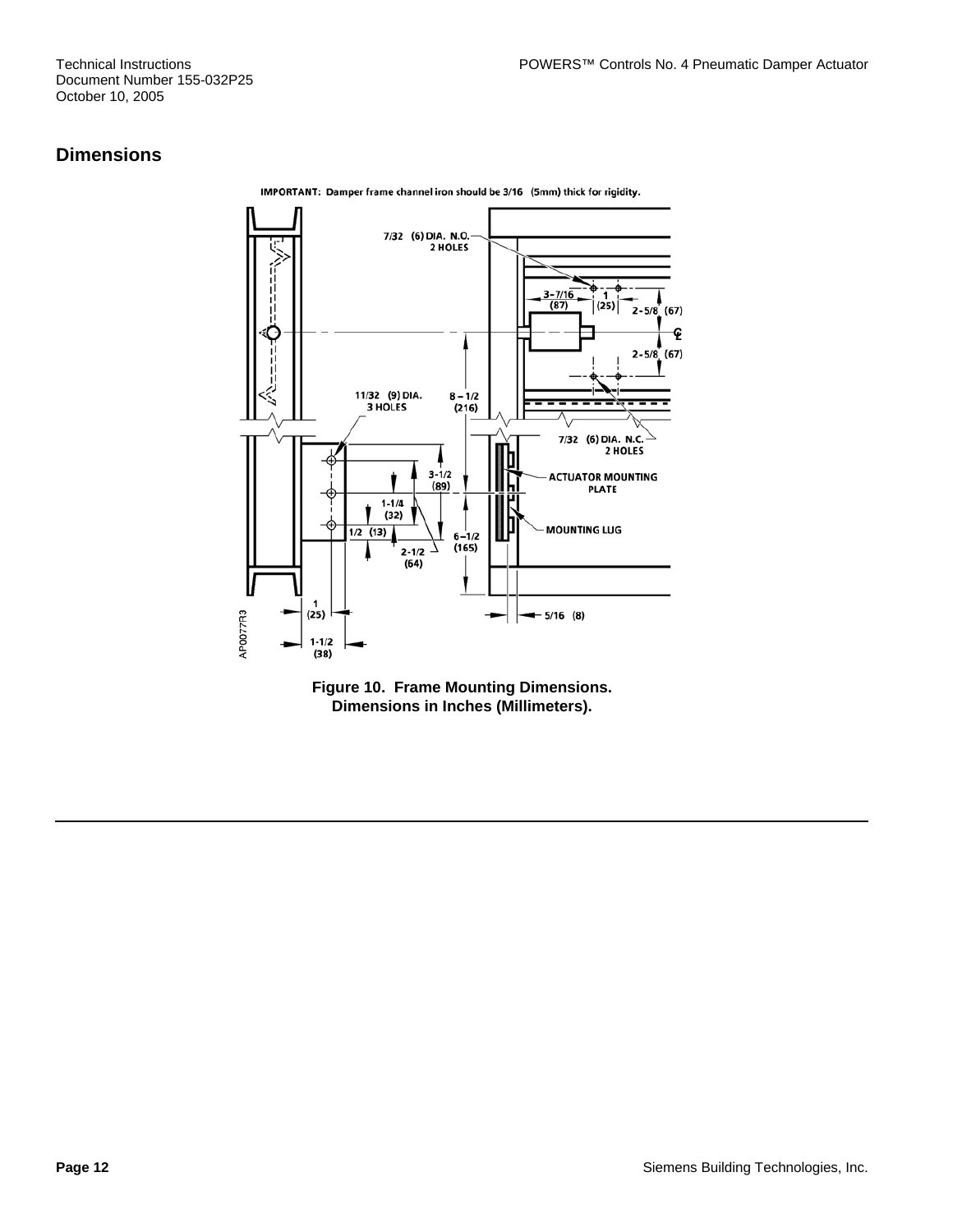## **Dimensions, Continued**



**Figure 11. Actuator Mounting Plate 331-623, 1/4-Inch (6 mm) Thick. Dimensions in Inches (Millimeters).** 

#### **Table 8. Mounting Plate Hole Designations (Figure 11).**

| Hole | <b>Description</b>                     |
|------|----------------------------------------|
| 1    | No. 6 actuator extended shaft mounting |
| 2    | Not used                               |
| 3    | No. 4 actuator extended shaft          |
|      | No. 6 actuator frame mounting NC       |
| 4    | No. 6 actuator frame mounting NO       |
| 5    | No. 4 actuator frame mounting NC       |
| 6    | No. 4 actuator frame mounting NO       |



**Figure 12. Frame Mounting Normally Open Damper.** 







**Figure 14. Dimensions with the RL 147 Positioning Relay Mounted. Dimensions in Inches (Millimeters).**